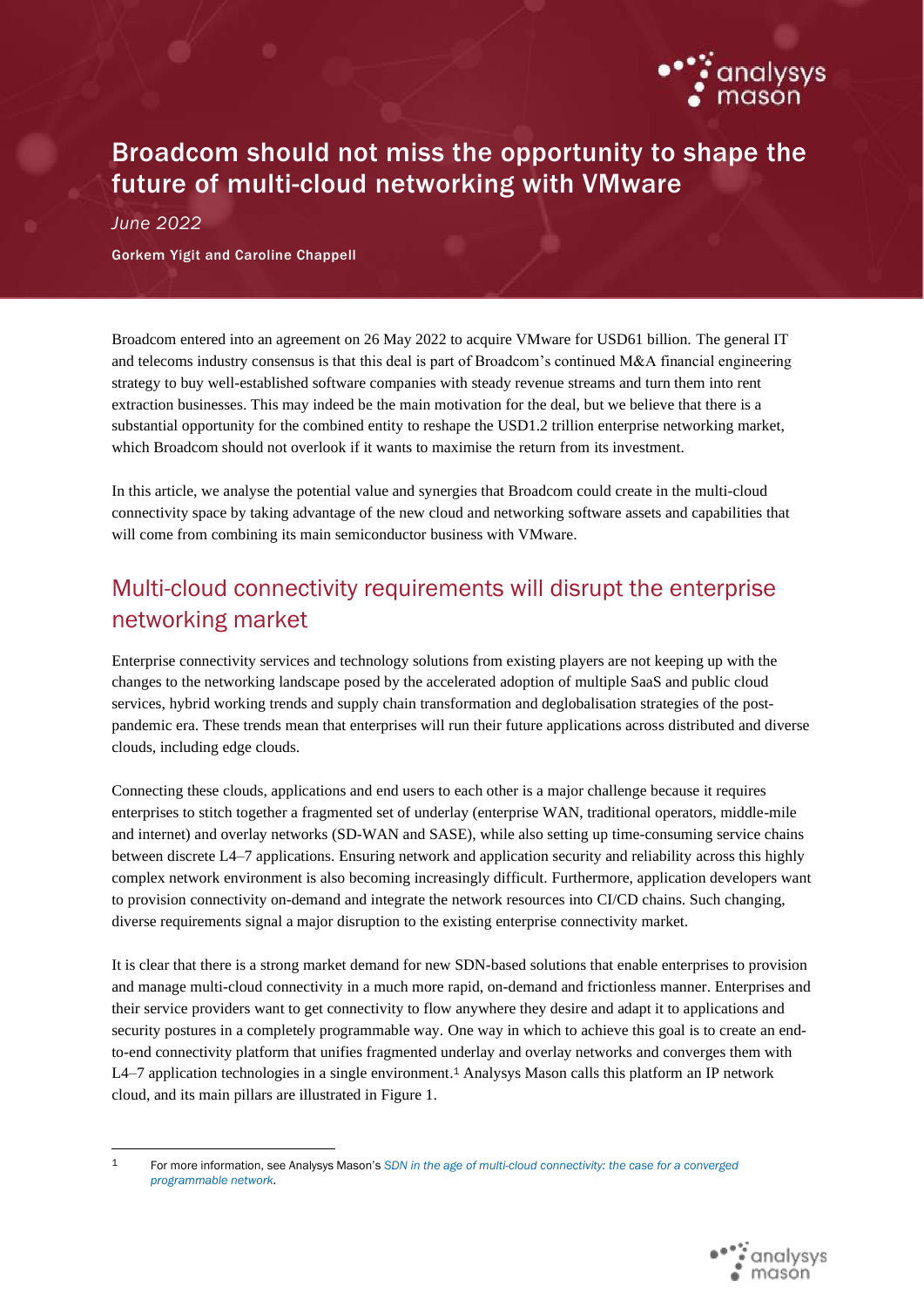



An IP network cloud is a highly disruptive platform vision compared to other approaches such as creating a heavy orchestration/automation layer over the top of multiple networking domains. However, it offers the greatest opportunities for radical network simplification, cost reduction and bringing IT and the network much closer to each other for the benefit of developers. IP network clouds could reset the enterprise connectivity market and set a new benchmark for service velocity. It is likely that the service providers that will be able to implement an IP network cloud will be highly cloud-native and software-capable, and they will be able to cannibalise the connectivity businesses of rivals that decide to implement automation layers on top of a patchwork of existing infrastructure.

## Broadcom will be in a unique position to realise the IP network cloud platform vision following its acquisition of VMware

Converging the four pillars of an IP network cloud onto a single platform requires a series of different cloud, SDN and application-layer components, capabilities and ecosystems to be brought together. There are only a few technology companies in the market today that are capable of achieving this; the combined Broadcom/VMware entity would be the frontrunner among them. The new entity's key assets and ecosystems map strongly onto IP network cloud platform architecture, as Figure 2 shows.